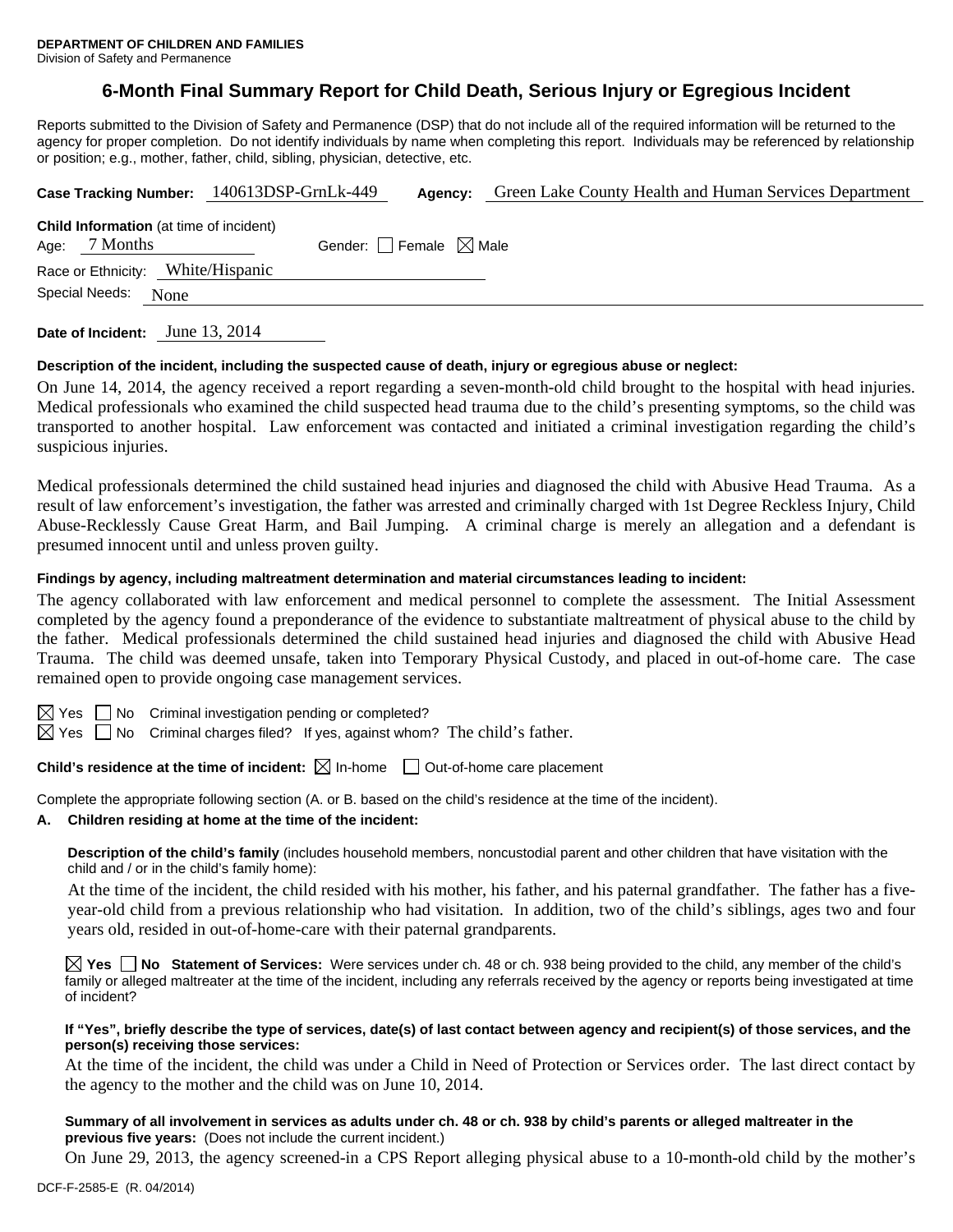boyfriend (father of 10-month-old child). An assessment was completed by the agency and the allegation of physical abuse to the child by the mother's boyfriend was substantiated, the allegation of physical abuse (for the healing rib fractures) to the child by an unknown maltreater was substantiated, and the allegation of neglect to the child by the child's mother was substantiated. The child and his two siblings were deemed unsafe, taken into Temporary Physical Custody, and placed in out-of-home care. A Child in Need of Protection or Services was filed on July 23, 2013, and the case remained open to provide ongoing case management.

### **Summary of actions taken by the agency under ch. 48, including any investigation of a report or referrals to services involving the child, any member of the child's family living in this household and the child's parents and alleged maltreater.** (Does not include the current incident.)

(Note: Screened out reports listed in this section may include only the date of the report, screening decision, and if a referral to services occurred at Access. Reports that do not constitute a reasonable suspicion of maltreatment or a reason to believe that the child is threatened with harm are not required to be screened in for an initial assessment, and no further action is required by the agency.)

On October 20, 2010, the agency screened-in a Services Report. The agency provided the family with community resources.

On September 14, 2011, the agency screened-out a CPS Report.

On January 28, 2013, the agency screened-out a CPS Report.

On April 30, 2013, the agency screened-out a CPS Report.

On June 29, 2013, the agency screened-in a CPS Report alleging physical abuse to a 10-month-old child by the mother's boyfriend. An assessment was completed by the agency and the allegation of physical abuse to the child by the mother's boyfriend was substantiated. A Child in Need of Protection or Services was filed on July 23, 2013, and the case remained open to provide ongoing case management.

On August 7, 2013, the agency screened-in a Services Report report requesting courtesy supervision from another agency.

# **Summary of any investigation involving the child, any member of the child's family and alleged maltreater conducted under ch. 48 and any services provided to the child and child's family since the date of the incident:**

The agency collaborated with law enforcement and medical personnel to complete the assessment. The Initial Assessment completed by the agency found a preponderance of the evidence to substantiate maltreatment of physical abuse to the child by the father. Medical professionals determined the child sustained head injuries and diagnosed the child with Abusive Head Trauma. The child was deemed unsafe, taken into Temporary Physical Custody, and placed in out-of-home care. The case remained open to provide ongoing case management services.

## **B. Children residing in out-of-home care (OHC) placement at time of incident:**

# **Description of the OHC placement and basis for decision to place child there:**  N/A

# **Description of all other persons residing in the OHC placement home:**

 $N/A$ 

**Licensing history:** Including type of license, duration of license, summary of any violations by licensee or an employee of licensee or other actions that constitute a substantial failure to protect and promote the welfare of the child. N/A

| Summary of any actions taken by agency in response to the incident: (Check all that apply.) |                                                      |   |                                                   |  |  |
|---------------------------------------------------------------------------------------------|------------------------------------------------------|---|---------------------------------------------------|--|--|
|                                                                                             | Screening of Access report                           |   | Attempted or successful reunification             |  |  |
| XXXXXX                                                                                      | Protective plan implemented                          |   | Referral to services                              |  |  |
|                                                                                             | Initial assessment conducted                         |   | Transportation assistance                         |  |  |
|                                                                                             | Safety plan implemented                              |   | Collaboration with law enforcement                |  |  |
|                                                                                             | Temporary physical custody of child                  |   | Collaboration with medical professionals          |  |  |
|                                                                                             | Petitioned for court order / CHIPS (child in need of |   | Supervised visitation                             |  |  |
|                                                                                             | protection or services)                              | ⋉ | Case remains open for services                    |  |  |
| $\boxtimes$                                                                                 | Placement into foster home                           |   | Case closed by agency                             |  |  |
| $\Box$                                                                                      | <b>Placement with relatives</b>                      |   | Initiated efforts to address or enhance community |  |  |
| $\boxtimes$                                                                                 | Ongoing Services case management                     |   | collaboration on CA/N cases                       |  |  |
|                                                                                             |                                                      |   | Other (describe):                                 |  |  |
|                                                                                             | າ                                                    |   |                                                   |  |  |